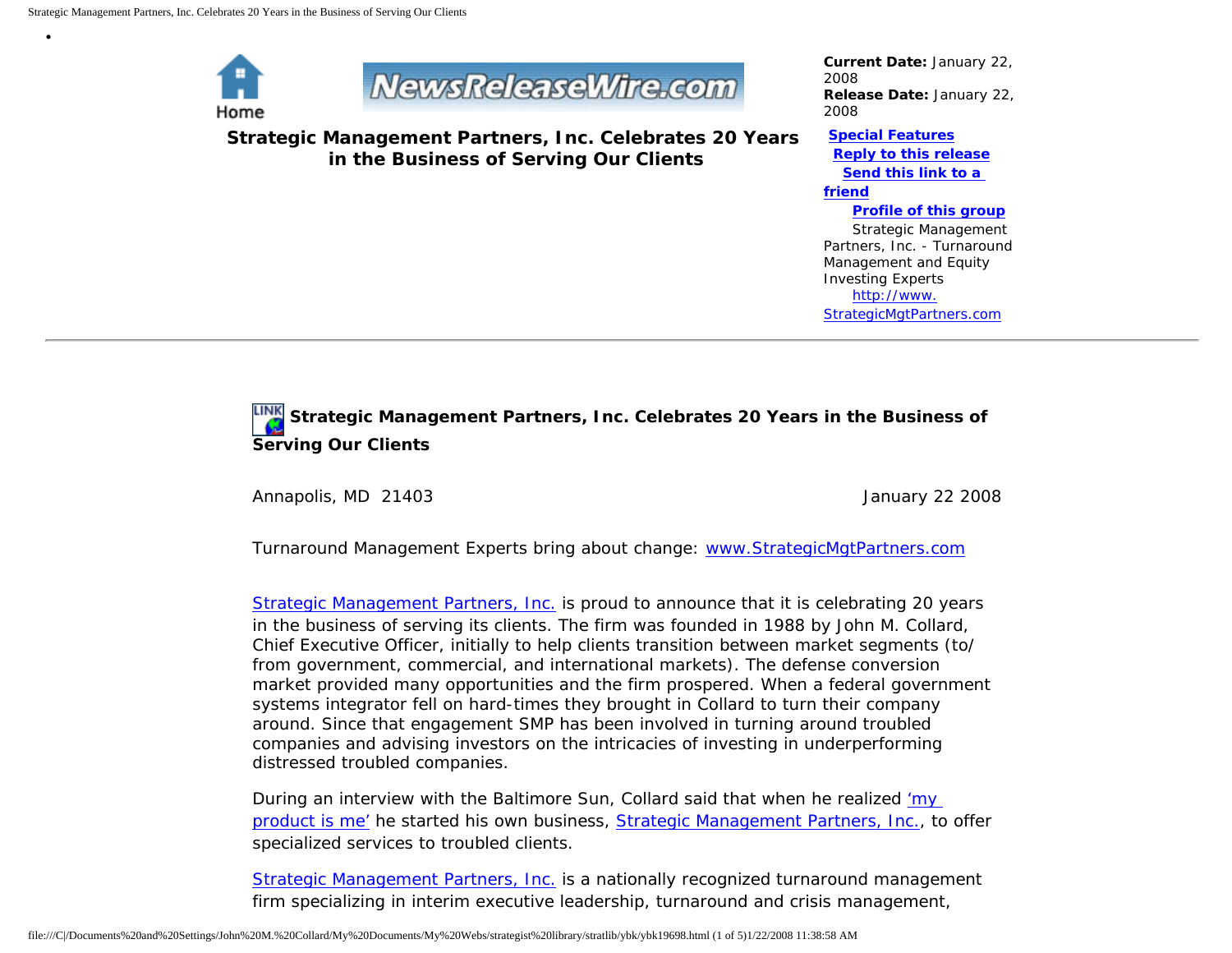asset recovery, corporate renewal governance, and investing in underperforming distressed troubled companies. Based in Annapolis, Maryland, the company remains small and focused by design, and measures its success in terms of client company growth, assets recovered, return on invested capital, and jobs saved and created. SMP helps its clients recover assets, restore value to troubled portfolio companies, prepare entities for 'cash out' at maximum value, support litigation, and invest private equity into underperforming distressed troubled opportunities.

[The firm](http://www.turnaroundmanagement.us.com/) has been advisor to Presidents Bush [41 and 43], Clinton, and Yeltsin, [World](http://www.worldbank.org/)  [Bank,](http://www.worldbank.org/) European Bank for Reconstruction and Development [\(EBRD\)](http://www.ebrd.com/about/index.htm), Company Boards, and Equity Capital Investors on leadership, corporate renewal governance, turnaround management and equity investing.

Strategic Management Partners, Inc. was named [2007 Maryland Small Business of the](http://members.aol.com/Stratlib3/mccsbyr.html) [Year](http://members.aol.com/Stratlib3/mccsbyr.html) and received the Governor's Citation as a special tribute to honor their selection from Governor Martin J. O'Malley, The State of Maryland.

Turnarounds & Workouts Magazine has twice named SMP among [Top Outstanding](http://members.aol.com/Strategist/twtop12.html) [Turnaround Management Firms](http://members.aol.com/Strategist/twtop12.html). The firm has been featured in the Wall Street Journal, Washington Post, Baltimore Sun, and [many others](http://members.aol.com/Strategist/press.html). Our principal, John Collard, has written and had published [many articles on turnaround management and investing](http://members.aol.com/Stratlib3/libindx.html).

[Strategic Management Partners](http://members.aol.com/Strategist/sitemap.html) has supported the Turnaround Management Association [\(www.Turnaround.org\)](http://www.turnaround.org/) since it was founded, played an active role in its leadership, and actively promotes the corporate renewal profession and the Certified Turnaround Professional Program [\(www.actp.org\).](http://www.actp.org/) Collard is Past Chairman of the TMA, serves on the [Past Chairmen's Council](http://members.aol.com/Strategist/pastchair.html), and is a [Contributing Editor to the Journal of Corporate Renewal](http://members.aol.com/Stratlib3/jcrmining.html).

"We are very proud of our clients' accomplishments, and that we could be a catalyst to change," said John M. Collard, Chief Executive Officer of Strategic Management Partners, Inc. "We have three goals when we enter an interim CEO engagement: 1) Gain control of a dire situation, stabilize work environment and jump-start the company; 2) Establish a viable plan, rebuild an enduring management team to implement that plan; and 3) Hire our replacement. We believe true company value comes from a stable competent cohesive team of people resources committed to company growth, profitability and prosperity. We do not build-up the number of consultants on engagements because when they leave all of the value leaves with them. Instead, we utilize the client's employees and take them to the next level. We build value into the company for the employees, investors and all stakeholders."

"When we advise company boards, litigators, institutional and private equity investors on the acquisition of a distressed company or corporate renewal governance we bring together 35 years senior operating leadership experience, \$85M asset recovery, 40+ transactions record worth \$780M+, and \$80M fund management expertise. This set of skills across multiple disciplines brings a required perspective in these intricate situations."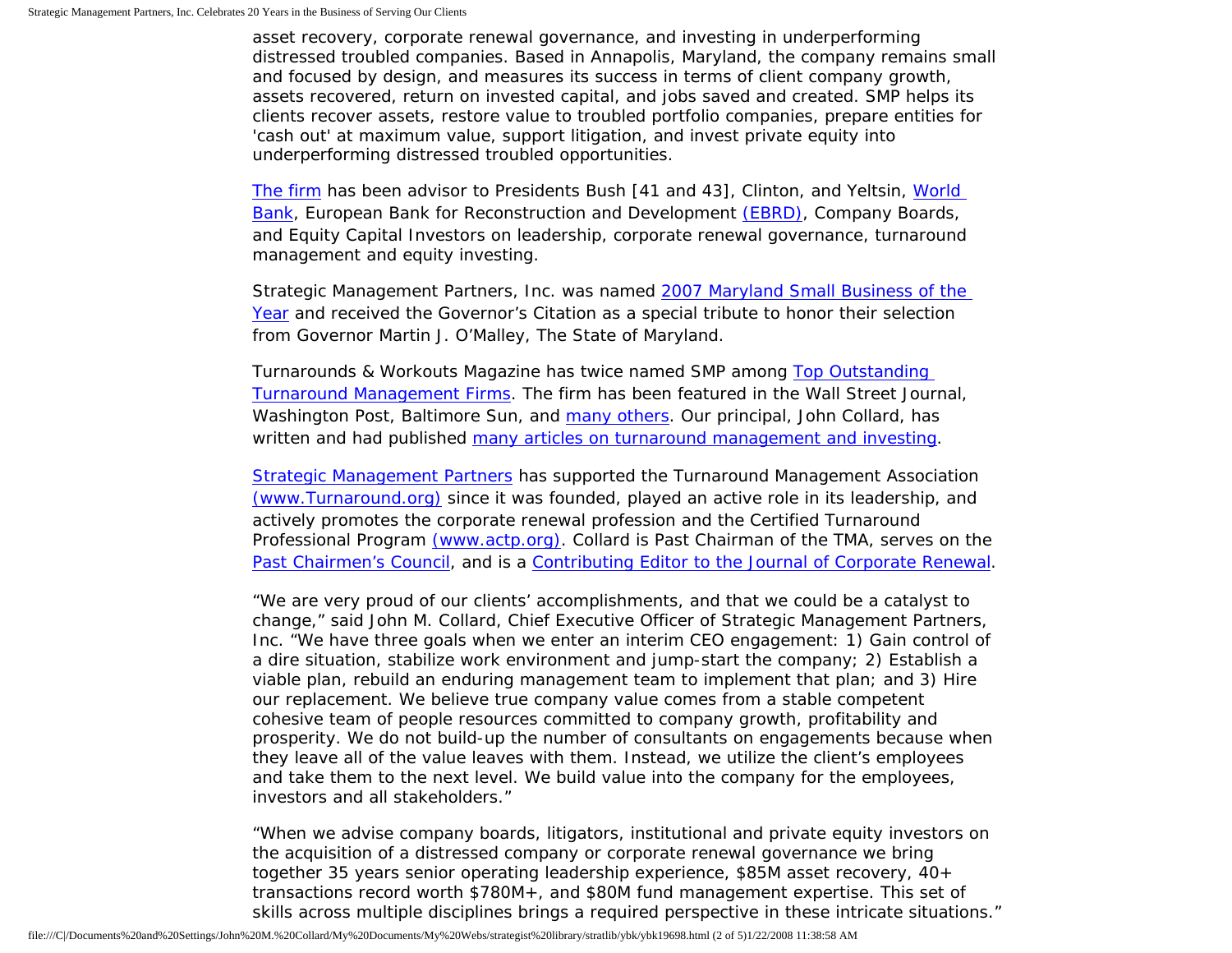[#](http://members.aol.com/Strategist/home.html)[#](http://members.aol.com/Strategist/sitemap.html)[#](http://members.aol.com/Strategist/urllist.txt)

Reference:

[www.StrategicMgtPartners.com](http://www.strategicmgtpartners.com/)

[Strategic Management Partners Celebrates 20 Years in Business](http://members.aol.com/Strategist/smp20yr.html)

[Strategic Management Partners Wins Maryland Small Business of the Year Award](http://members.aol.com/Stratlib3/mccsbyr.html)

[Strategic Management Partners - Home Page](http://members.aol.com/Strategist/home.html) [Site](http://members.aol.com/Stratlib/sitemap.html)[Map](http://members.aol.com/Stratlib/urllist.txt)

[www.StrategistLibrary.com](http://www.strategistlibrary.com/)

John M. Collard (John@StrategicMgtPartners.com) Chairman Strategic Management Partners, Inc. 522 Horn Point Drive Annapolis, MD 21403 Phone : 410-263-9100 Fax : 410-263-6094

[www.StrategicMgtPartners.com](http://www.strategicmgtpartners.com/)

More Information [SMP Library: Strategic Management Partners, Inc. Celebrates 20 Years](http://members.aol.com/strategist/smp20yr.html) [in Business](http://members.aol.com/strategist/smp20yr.html)



[Ask a question with InterviewNetS](http://www.expertclick.com/expertClick/contact/default.cfm?GroupID=1016)M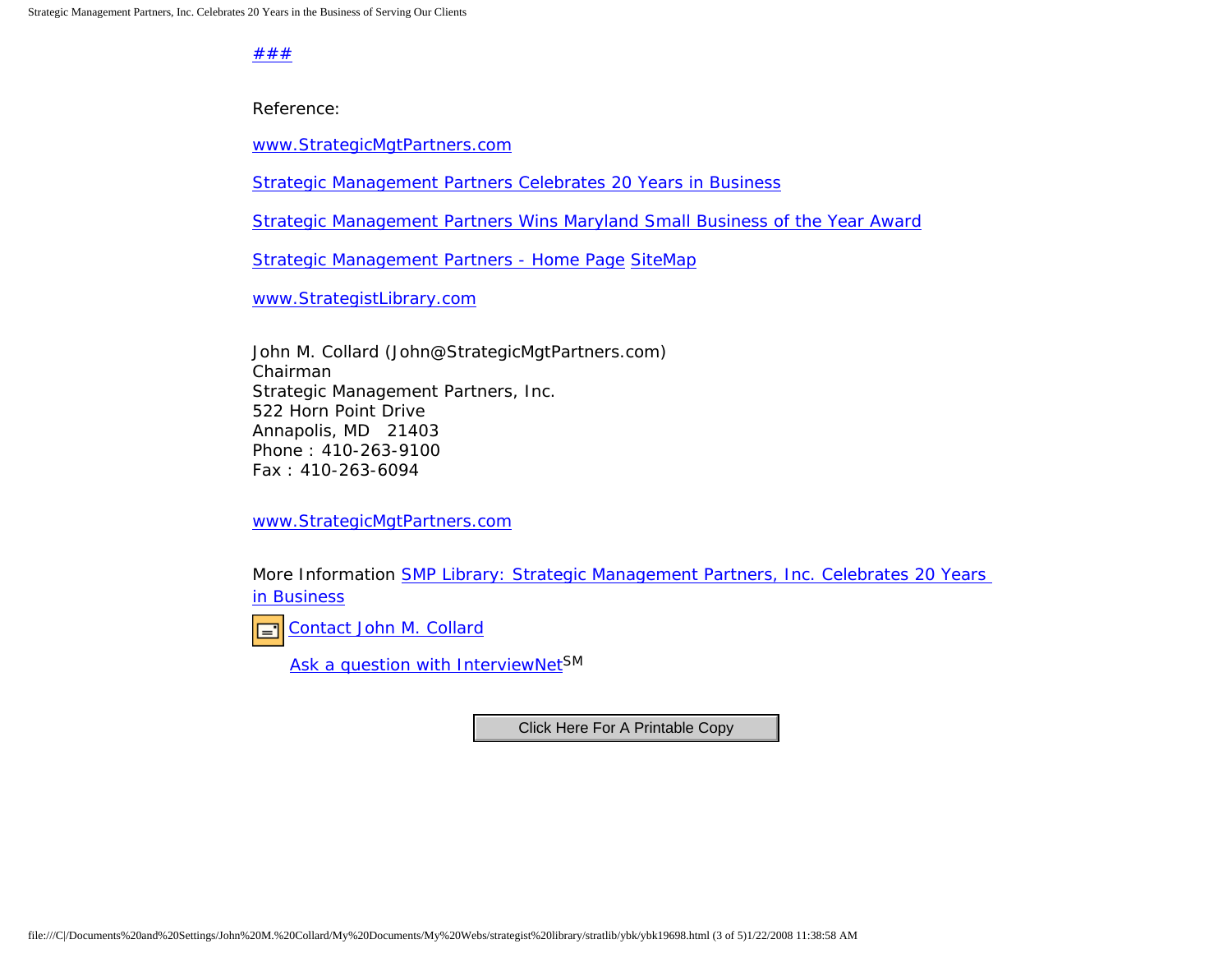|                           | Other experts on these topics:   |
|---------------------------|----------------------------------|
| 1.                        | <b>Management</b>                |
| $\overline{\mathbf{2}}$ . | Leadership                       |
| З.                        | <b>Planning</b>                  |
| 4.                        | <b>Invest</b>                    |
| 5.                        | <b>Strategy</b>                  |
| 6.                        | <b>Small Business</b>            |
| 7.                        | <b>Strategic Planning</b>        |
| 8.                        | <b>Advisor</b>                   |
| 9.                        | <b>Valuation</b>                 |
| 10.                       | <b>Transition</b>                |
| 11.                       | <b>Value</b>                     |
| 12.                       | <b>Bankruptcy</b>                |
| 13.                       | <b>Crisis Management</b>         |
| 14.                       | <b>Governance</b>                |
| 15.                       | <b>Investment management</b>     |
| 16.                       | <b>CEO Effectiveness</b>         |
| 17.                       | <b>Executive Leadership</b>      |
| 18.                       | <b>Turnaround</b>                |
| 19.                       | <b>Corporate Change</b>          |
| 20.                       | <b>Ethical Issues/Management</b> |
| 21.                       | <b>Startup</b>                   |
| 22.                       | <b>Corporate Restructuring</b>   |
| 23.                       | <b>Executive Transition</b>      |
| 24.                       | <b>Turnaround Management</b>     |
| 25.                       | <b>Venture Capital</b>           |
| 26.                       | <b>Asset Recovery</b>            |

**27. [Corporate Renewal](http://www.expertclick.com/search/default.cfm?SearchCriteria=Corporate Renewal)**